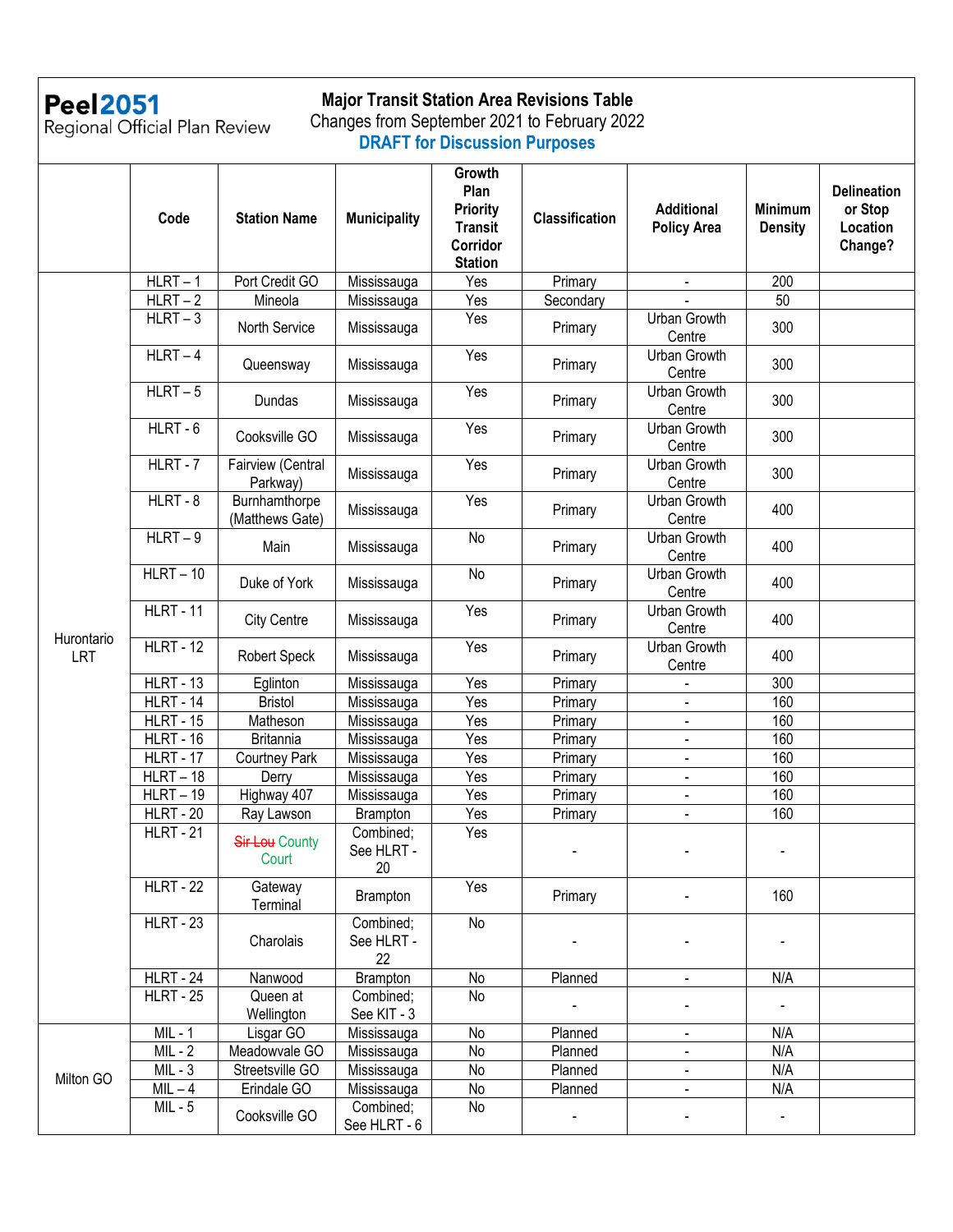

## **Major Transit Station Area Revisions Table**

Peel2051<br>Regional Official Plan Review

#### Changes from September 2021 to February 2022 **DRAFT for Discussion Purposes**

|                                                   | Code       | <b>Station Name</b>                                     | <b>Municipality</b>           | Growth<br>Plan<br><b>Priority</b><br><b>Transit</b><br>Corridor<br><b>Station</b> | <b>Classification</b> | <b>Additional</b><br><b>Policy Area</b> | <b>Minimum</b><br><b>Density</b> | <b>Delineation</b><br>or Stop<br>Location<br>Change? |
|---------------------------------------------------|------------|---------------------------------------------------------|-------------------------------|-----------------------------------------------------------------------------------|-----------------------|-----------------------------------------|----------------------------------|------------------------------------------------------|
|                                                   | $MIL - 6$  | Dixie GO                                                | Combined;<br>See DUN -<br>16  | N <sub>o</sub>                                                                    |                       |                                         | $\blacksquare$                   |                                                      |
|                                                   | $KIT - 1$  | Malton GO                                               | Mississauga                   | Yes                                                                               | Secondary             |                                         | 100                              | Yes<br>(Delineation<br>Change)                       |
|                                                   | $KIT - 2$  | Bramalea GO                                             | Brampton                      | Yes                                                                               | Primary               |                                         | 150                              |                                                      |
| Kitchener<br>GO                                   | $KIT - 3$  | Brampton GO                                             | Brampton                      | Yes                                                                               | Primary               | <b>Urban Growth</b><br>Centre           | 200                              |                                                      |
|                                                   | $KIT - 4$  | Mount Pleasant<br>GO                                    | Brampton                      | Yes                                                                               | Primary               | Designated<br>Greenfield Area           | 150                              |                                                      |
|                                                   | $KIT - 5$  | Heritage Heights<br>GO                                  | <b>Brampton</b>               | <b>No</b>                                                                         | Planned               | Designated<br><b>Greenfield Area</b>    | N/A                              | Yes (New)                                            |
| Lakeshore<br>West GO                              | $LWGO - 1$ | Port Credit GO                                          | Combined:<br>See HLRT -       | Yes                                                                               |                       |                                         | $\overline{\phantom{a}}$         |                                                      |
|                                                   | $LWGO - 2$ | Clarkson GO                                             | Mississauga                   | Yes                                                                               | Primary               | $\blacksquare$                          | 150                              |                                                      |
|                                                   | $403 - 1$  | Ridgeway                                                | Mississauga                   | No                                                                                | Planned               | $\blacksquare$                          | N/A                              |                                                      |
|                                                   | $403 - 2$  | Winston Churchill                                       | Mississauga                   | Yes                                                                               | Secondary             |                                         | 400 90                           | Yes<br>(Delineation<br>Change)                       |
|                                                   | $403 - 3$  | <b>Erin Mills</b>                                       | Mississauga                   | Yes                                                                               | Primary               |                                         | 160                              |                                                      |
|                                                   | $403 - 4$  | Creditview                                              | Mississauga                   | Yes                                                                               | Secondary             |                                         | 50                               |                                                      |
| 403 BRT<br>(Mississauga<br>Transitway)            | $403 - 5$  | <b>City Centre</b>                                      | Combined;<br>See HLRT -<br>11 | Yes                                                                               |                       |                                         | $\blacksquare$                   |                                                      |
|                                                   | $403 - 6$  | Central Parkway                                         | Mississauga                   | Yes                                                                               | Secondary             |                                         | 400-80                           | Yes<br>(Delineation<br>Change)                       |
|                                                   | $403 - 7$  | Cawthra                                                 | Mississauga                   | Yes                                                                               | Secondary             |                                         | 50                               | Yes<br>(Delineation<br>Change)                       |
|                                                   | $403 - 8$  | Tomken                                                  | Mississauga                   | Yes                                                                               | Secondary             |                                         | 400-90                           | Yes<br>(Delineation<br>Change)                       |
|                                                   | $403 - 9$  | Dixie                                                   | Mississauga                   | Yes                                                                               | Secondary             |                                         | 400-130                          | Yes<br>(Delineation<br>Change)                       |
|                                                   | $403 - 10$ | Tahoe                                                   | Mississauga                   | Yes                                                                               | Primary               | $\overline{\phantom{a}}$                | 160                              |                                                      |
|                                                   | $403 - 11$ | Etobicoke Creek                                         | Mississauga                   | Yes                                                                               | Primary               | $\blacksquare$                          | 160                              |                                                      |
|                                                   | $403 - 12$ | Spectrum                                                | Mississauga                   | Yes                                                                               | Primary               | $\blacksquare$                          | 160                              |                                                      |
|                                                   | $403 - 13$ | Orbitor                                                 | Mississauga                   | Yes                                                                               | Primary               | $\blacksquare$                          | 160                              |                                                      |
|                                                   | $403 - 14$ | Renforth                                                | Mississauga                   | Yes                                                                               | Primary               | $\blacksquare$                          | 160                              |                                                      |
| Eglinton<br>Crosstown<br>West<br><b>Extension</b> | $ECWE - 0$ | Renforth                                                | Combined;<br>See 403-14       | <b>No</b>                                                                         |                       |                                         |                                  |                                                      |
|                                                   | ECWE-1     | Convair                                                 | Mississauga                   | No                                                                                | Planned               | ÷                                       | N/A                              | Yes (New)                                            |
|                                                   | $ECWE - 2$ | <b>Airway Centre</b><br>(Bresler Drive at<br>Campus Rd) | Mississauga                   | <b>No</b>                                                                         | Planned               |                                         | N/A                              | Yes (New)                                            |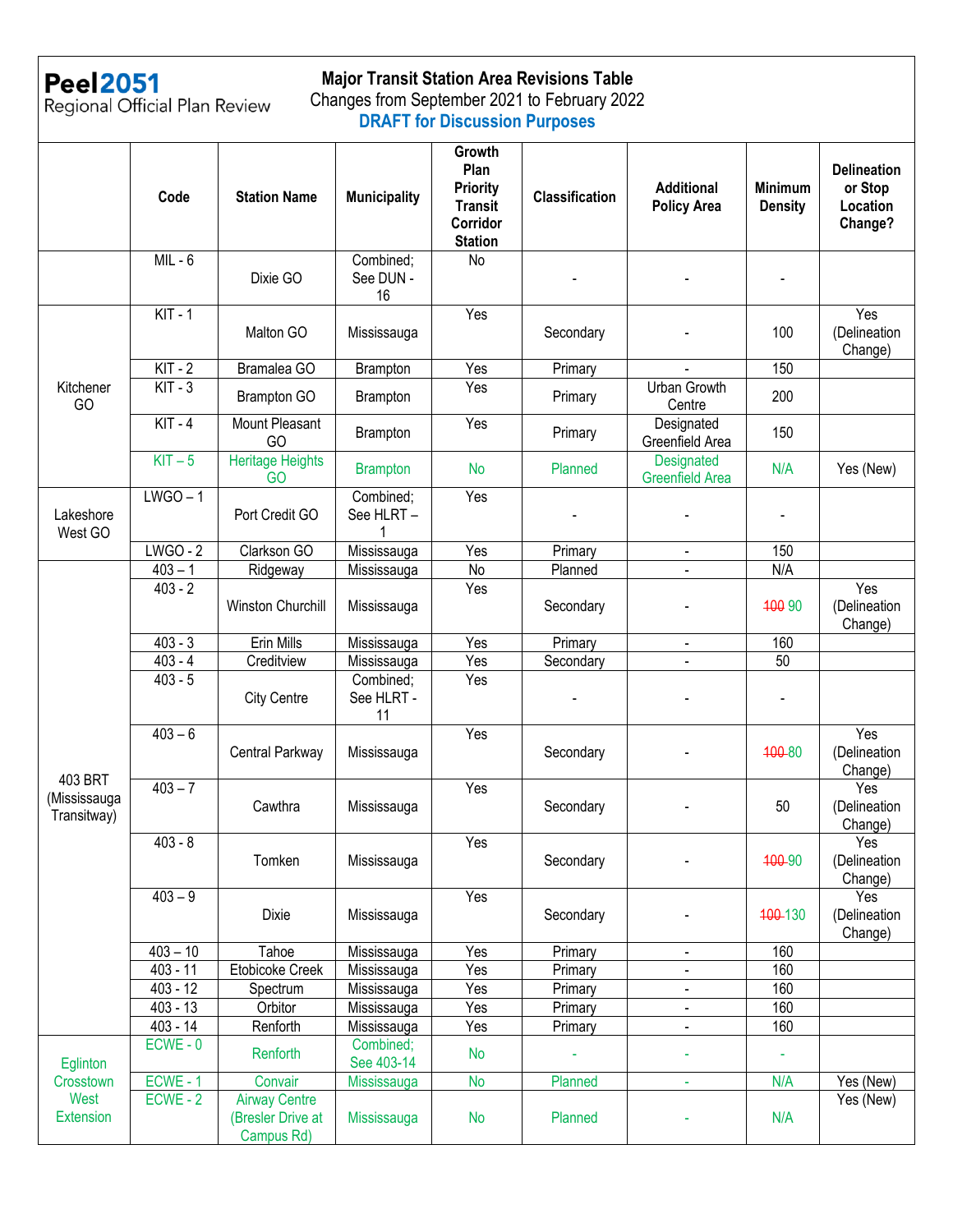

### **Major Transit Station Area Revisions Table**

Peel2051<br>Regional Official Plan Review

#### Changes from September 2021 to February 2022 **DRAFT for Discussion Purposes**

|                     | Code                 | <b>Station Name</b>                                                                          | <b>Municipality</b>       | Growth<br>Plan<br>Priority<br><b>Transit</b><br>Corridor<br><b>Station</b> | <b>Classification</b> | <b>Additional</b><br><b>Policy Area</b> | <b>Minimum</b><br><b>Density</b> | <b>Delineation</b><br>or Stop<br>Location<br>Change? |
|---------------------|----------------------|----------------------------------------------------------------------------------------------|---------------------------|----------------------------------------------------------------------------|-----------------------|-----------------------------------------|----------------------------------|------------------------------------------------------|
|                     | $ECWE - 3$           | Multi-Modal<br>Transportation<br>Hub (Regional<br><b>Transit and</b><br>Passenger<br>Centre) | Mississauga               | <b>No</b>                                                                  | Planned               |                                         | N/A                              | Yes (New)                                            |
|                     | <b>DUN - 1</b>       | Ridgeway                                                                                     | Mississauga               | No                                                                         | Primary               | $\blacksquare$                          | 160                              |                                                      |
|                     | <b>DUN - 2</b>       | Winston Churchill                                                                            | Mississauga               | No                                                                         | Primary               |                                         | 160                              |                                                      |
|                     | $\overline{DUN} - 3$ | Glen Erin                                                                                    | Mississauga               | No                                                                         | Primary               |                                         | 160                              |                                                      |
|                     | $DUN - 4$            | Erin Mills                                                                                   | Mississauga               | No                                                                         | Secondary             |                                         | 100                              |                                                      |
|                     | $DUN - 5$            | <b>UTM</b>                                                                                   | Mississauga               | No                                                                         | Secondary             |                                         | 50                               |                                                      |
|                     | $DUN - 6$            | Credit<br>Woodlands                                                                          | Mississauga               | No                                                                         | Secondary             |                                         | 100                              |                                                      |
|                     | $DUN - 7$            | <b>Erindale Station</b>                                                                      | Mississauga               | No                                                                         | Primary               | $\blacksquare$                          | 160                              |                                                      |
|                     | $DUN - 8$            | Wolfedale                                                                                    | Mississauga               | No                                                                         | Primary               |                                         | 160                              |                                                      |
|                     | $DUN - 9$            | Clayhill                                                                                     | Mississauga               | No                                                                         | Secondary             |                                         | 100                              |                                                      |
| Dundas BRT          | <b>DUN - 10</b>      | Confederation<br>Parkway                                                                     | Mississauga               | No                                                                         | Primary               |                                         | 160                              |                                                      |
|                     | <b>DUN - 11</b>      | Hurontario                                                                                   | Combined;<br>See HLRT - 5 | <b>No</b>                                                                  |                       |                                         |                                  |                                                      |
|                     | $DUN - 12$           | Kirwin                                                                                       | Mississauga               | No                                                                         | Primary               | $\blacksquare$                          | 160                              |                                                      |
|                     | <b>DUN - 13</b>      | Grenville                                                                                    | Mississauga               | No                                                                         | Primary               | $\overline{\phantom{a}}$                | 160                              |                                                      |
|                     | <b>DUN - 14</b>      | Cawthra                                                                                      | Mississauga               | No                                                                         | Primary               | $\blacksquare$                          | 160                              |                                                      |
|                     | <b>DUN - 15</b>      | Tomken                                                                                       | Mississauga               | No                                                                         | Primary               | $\blacksquare$                          | 160                              |                                                      |
|                     | <b>DUN - 16</b>      | Dixie GO                                                                                     | Mississauga               | No                                                                         | Primary               | $\blacksquare$                          | 160                              |                                                      |
|                     | <b>DUN - 17</b>      | Wharton                                                                                      | Mississauga               | No                                                                         | Primary               |                                         | 160                              |                                                      |
|                     | <b>QUE - 1</b>       | Centre St.                                                                                   | Brampton                  | No                                                                         | Primary               | Urban Growth<br>Centre                  | 160                              |                                                      |
| Queen<br>Street BRT | <b>QUE - 2</b>       | Kennedy                                                                                      | Brampton                  | No                                                                         | Primary               | Urban Growth<br>Centre                  | 160                              | Yes<br>(Delineation<br>Change)                       |
|                     | $QUE - 3$            | Rutherford                                                                                   | Brampton                  | No                                                                         | Primary               | Urban Growth<br>Centre                  | 160                              |                                                      |
|                     | $QUE - 4$            | Laurelcrest                                                                                  | Brampton                  | No                                                                         | Planned<br>Primary    |                                         | <b>N/A</b><br>160                | Yes (Added<br>Delineation)                           |
|                     | $QUE - 5$            | Dixie                                                                                        | Brampton                  | No                                                                         | Planned<br>Primary    |                                         | <b>N/A</b><br>160                | Yes (Added<br>Delineation)                           |
|                     | $QUE - 6$            | Central Park<br>(Bramalea<br>Terminal)                                                       | Brampton                  | No                                                                         | Primary               |                                         | 160                              | Yes<br>(Delineation<br>Change)                       |
|                     | $QUE - 7$            | <b>Bramalea</b>                                                                              | Brampton                  | No                                                                         | Planned<br>Primary    |                                         | <b>N/A</b><br>160                | Yes (Added<br>Delineation)                           |
|                     | <b>QUE - 8</b>       | Glenvale-<br>Finchgate                                                                       | Brampton                  | No                                                                         | Planned               |                                         | N/A                              |                                                      |
|                     | $QUE - 9$            | Torbram                                                                                      | Brampton                  | No                                                                         | Planned               | $\blacksquare$                          | N/A                              |                                                      |
|                     | QUE - 10             | Chrysler-<br>Gateway                                                                         | Brampton                  | No                                                                         | Planned               |                                         | N/A                              |                                                      |
|                     | <b>QUE - 11</b>      | Airport                                                                                      | Brampton                  | No                                                                         | Planned               | $\blacksquare$                          | N/A                              |                                                      |
|                     | QUE - 12             | Goreway                                                                                      | Brampton                  | No                                                                         | Planned               | $\blacksquare$                          | N/A                              |                                                      |
|                     | <b>QUE - 13</b>      | McVean                                                                                       | Brampton                  | No                                                                         | Planned               | $\blacksquare$                          | N/A                              |                                                      |